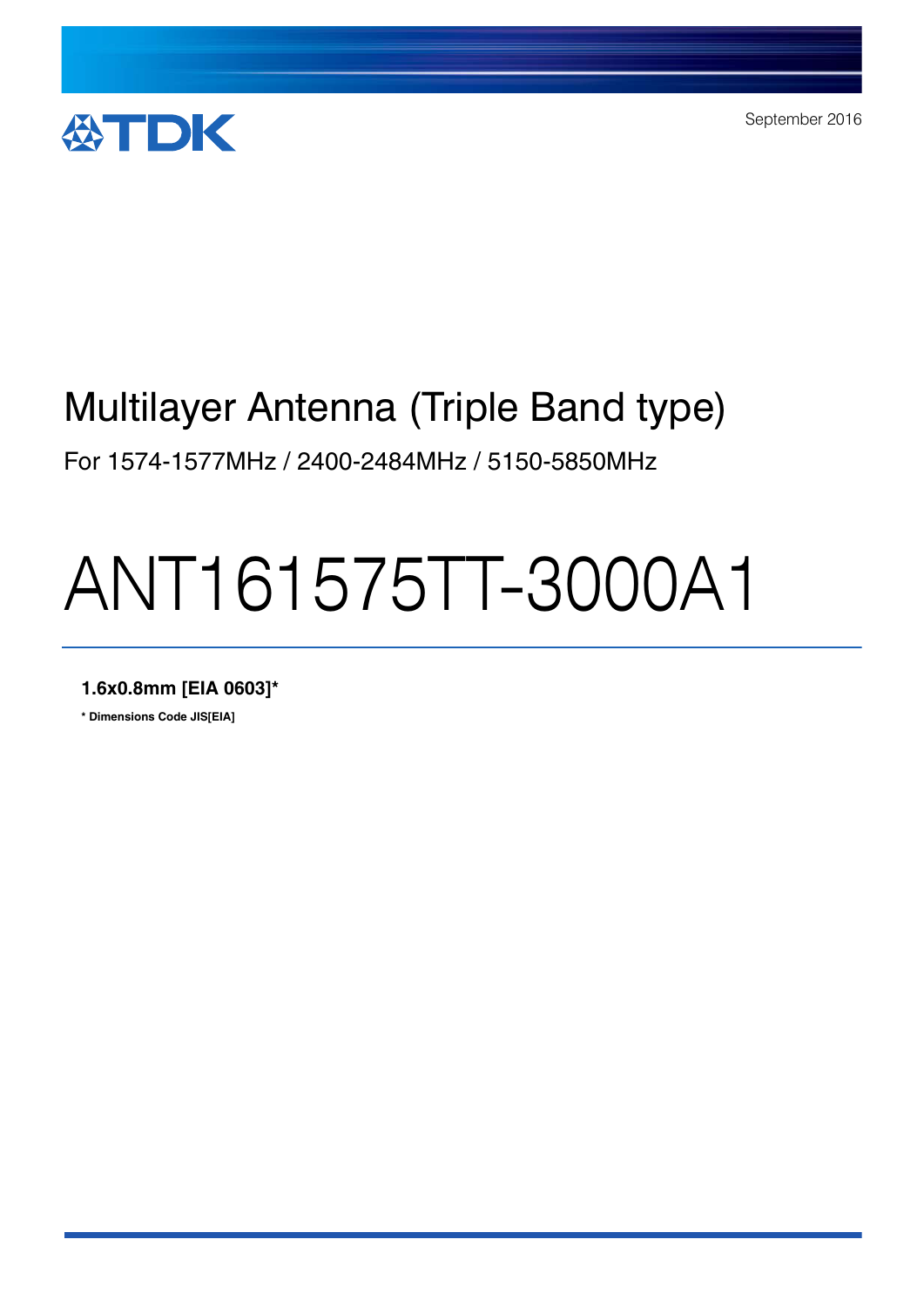### **Multilayer Antenna**

**For 1574-1577MHz / 2400-2484MHz / 5150-5850MHz**

**公TDK** 

# **ANT161575TT-3000A1**

### **SHAPES AND DIMENSIONS**



|                | <b>Terminal functions</b>    |  |  |  |  |  |  |
|----------------|------------------------------|--|--|--|--|--|--|
|                | Feed point for GPS           |  |  |  |  |  |  |
| 2              | Common Radiator electrode    |  |  |  |  |  |  |
| $\overline{3}$ | Common Radiator electrode    |  |  |  |  |  |  |
| $\overline{4}$ | Feed point for 2.4GHz/5.5GHz |  |  |  |  |  |  |
| 5              | Dummy pad                    |  |  |  |  |  |  |
| $\overline{6}$ | Dummy pad                    |  |  |  |  |  |  |
|                |                              |  |  |  |  |  |  |

Dimensions in mm

#### **RECOMMENDED LAND PATTERN SOLDER RESIST PATTERN**





Dimensions in mm

RoHS Directive Compliant Product: See the following for more details.https://product.tdk.com/info/en/environment/rohs/index.html

Dimensions in mm

• All specifications are subject to change without notice.

• Before using these products, be sure to request the delivery specifications.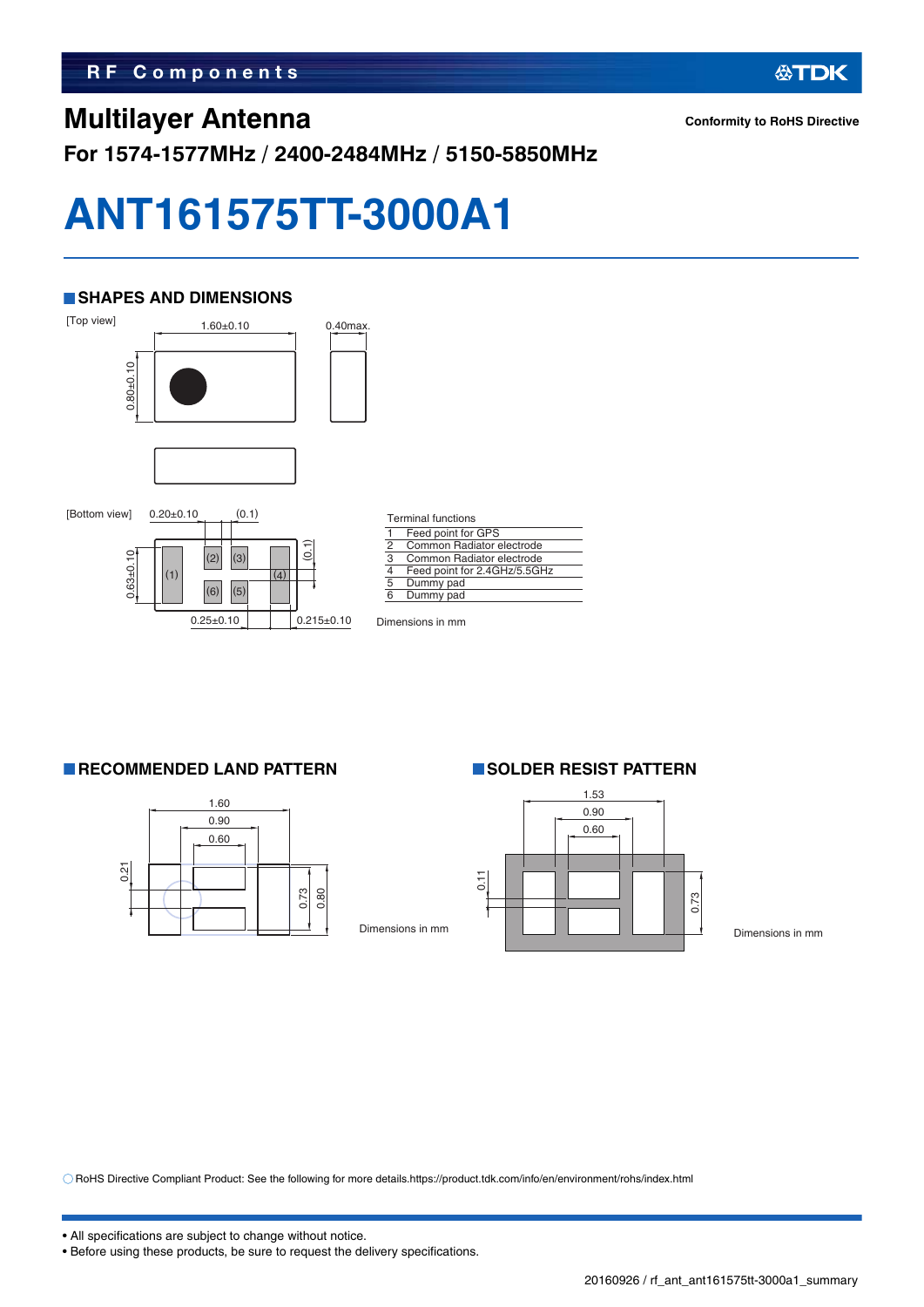### **EVALUATION BOARD**



PCB size : 120mm x 65mm x 1mm Antenna area : 13 x 6 mm



|                  | Component P/N           |
|------------------|-------------------------|
| Ft GPS           | 43pF                    |
| Mt GPS           | 1.5nH(MLG0603P1N5:TDK)  |
| Ft 2.4GHz        | 7.5pF                   |
| <b>Ft 5.5GHz</b> | 0.6nH(MLG0603P0N6C:TDK) |
| Mt 2.4GHz        | 2.7nH(MLG0603P2N7C:TDK) |
| Mt 5.5GHz        | 1.5nH(MLG0603P1N5C:TDK) |
| Ft Common        | 0Q                      |

#### Measurement condition for Radiation Pattern



• All specifications are subject to change without notice.

• Before using these products, be sure to request the delivery specifications.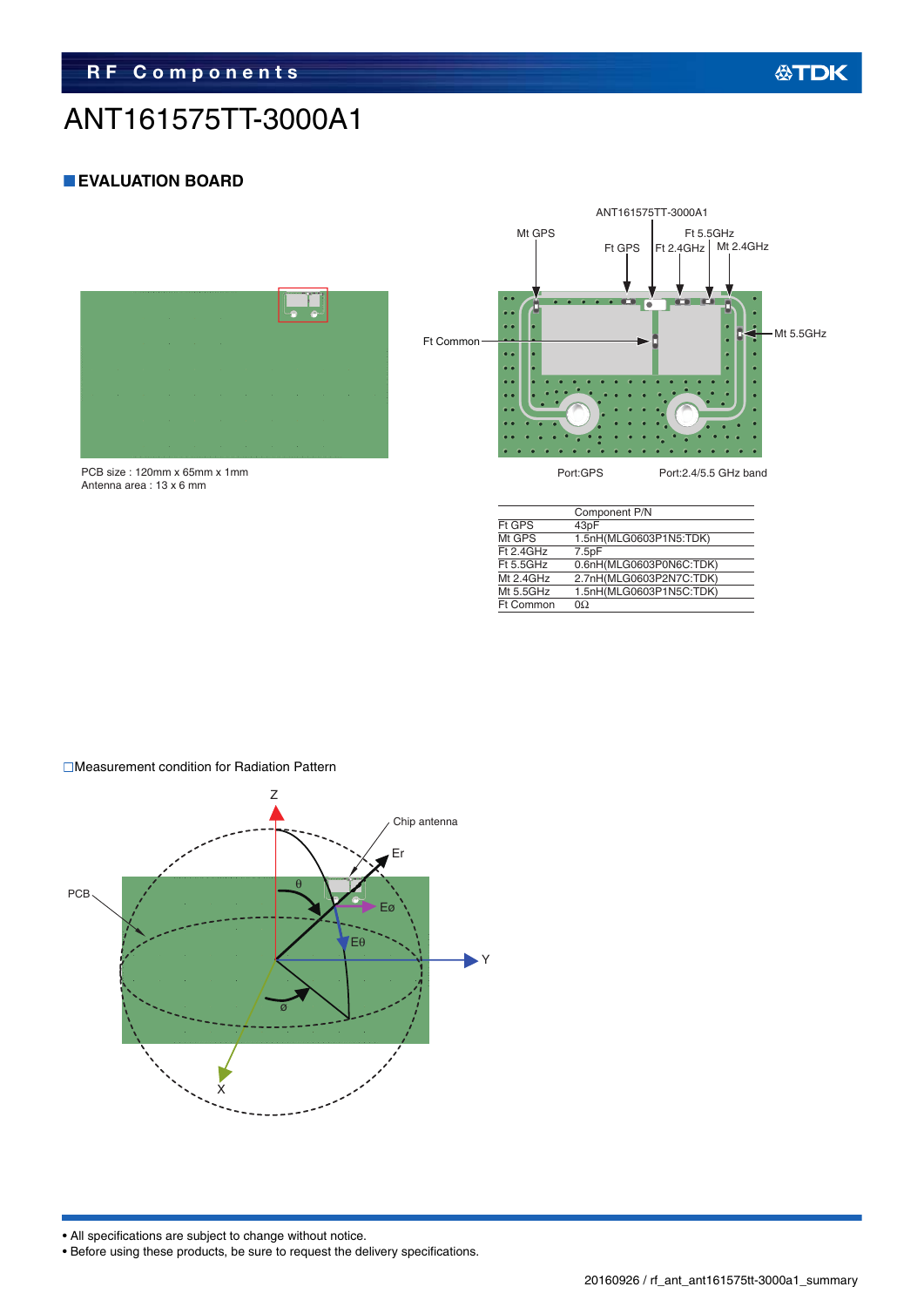#### **ELECTRICAL CHARACTERISTICS**

| <b>Item</b>                         | <b>Frequency Range</b><br>(MHz) | Min. | Typ.         | Max. |  |
|-------------------------------------|---------------------------------|------|--------------|------|--|
|                                     | 1574 to 1577                    |      | .20          | 4.0  |  |
| <b>VSWR</b>                         | 2400 to 2484                    |      | 1.81         | 4.0  |  |
|                                     | 5150 to 5850                    |      | 3.26         | 4.0  |  |
| Polarization                        |                                 |      | Linear       |      |  |
| PCB size (mm)                       |                                 |      | 120×65       |      |  |
| Antenna keep-out area (mm)          |                                 |      | $13\times 6$ |      |  |
| Characteristic Impedance $(\Omega)$ |                                 |      | 50 (Nominal) |      |  |

・This is typical antenna performance with the standard PCB.

#### **TEMPERATURE RANGE**

| <b>Operating temperature</b> | Storage temperature |
|------------------------------|---------------------|
| (°C)                         | (°C)                |
| $-40$ to $+85$               | $-40$ to $+85$      |

#### **FREQUENCY CHARACTERISTICS**









**2.4GHz BAND 5.5GHz WLAN BAND**



• Tested antenna has been soldered. Evaluation board size is 120x65x1 mm.

<sup>•</sup> Before using these products, be sure to request the delivery specifications.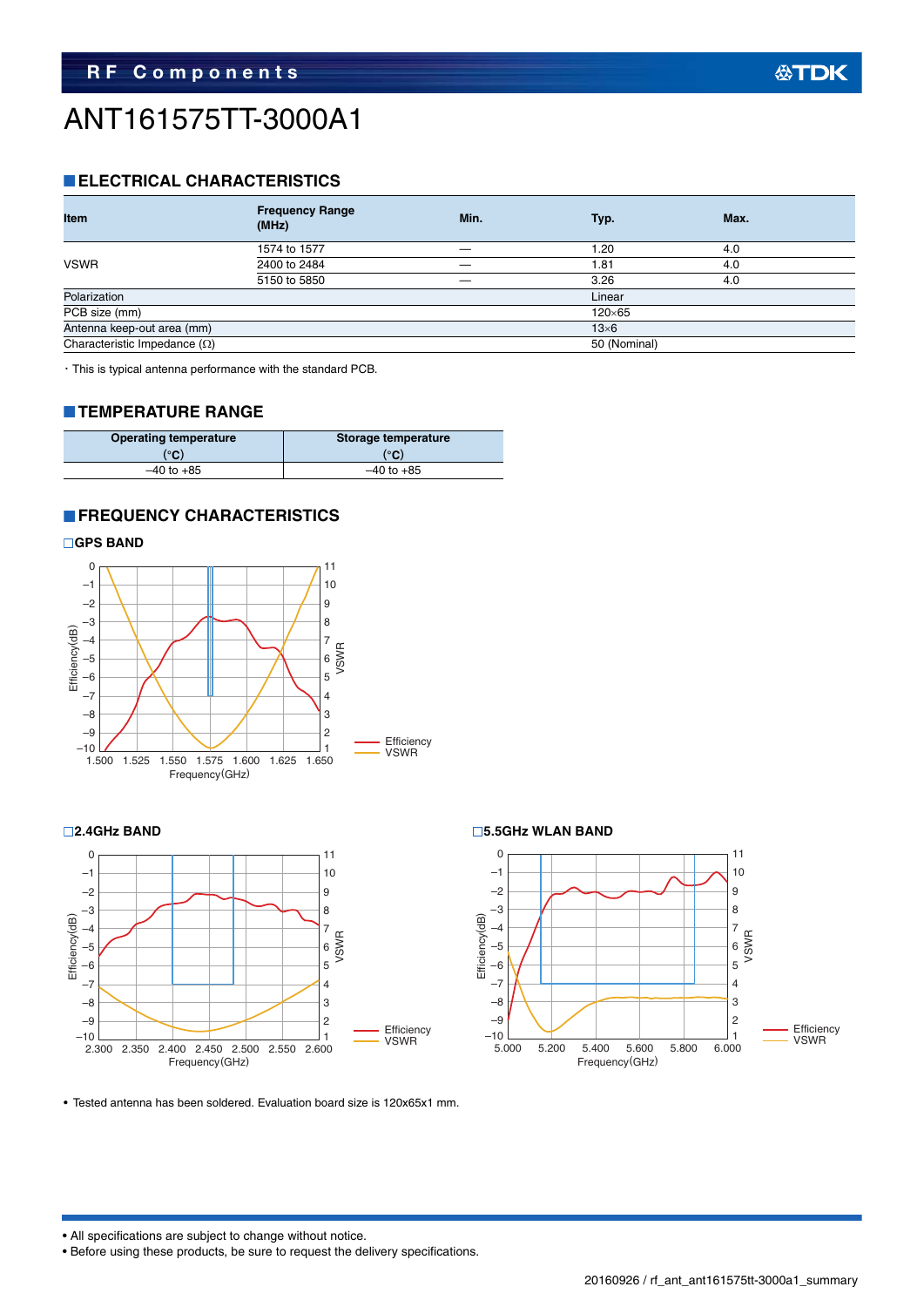### **RADIATION PATTERNS**

#### **GPS BAND**





• Tested antenna has been soldered. Evaluation board size is 120×65×1 mm.

<sup>•</sup> Before using these products, be sure to request the delivery specifications.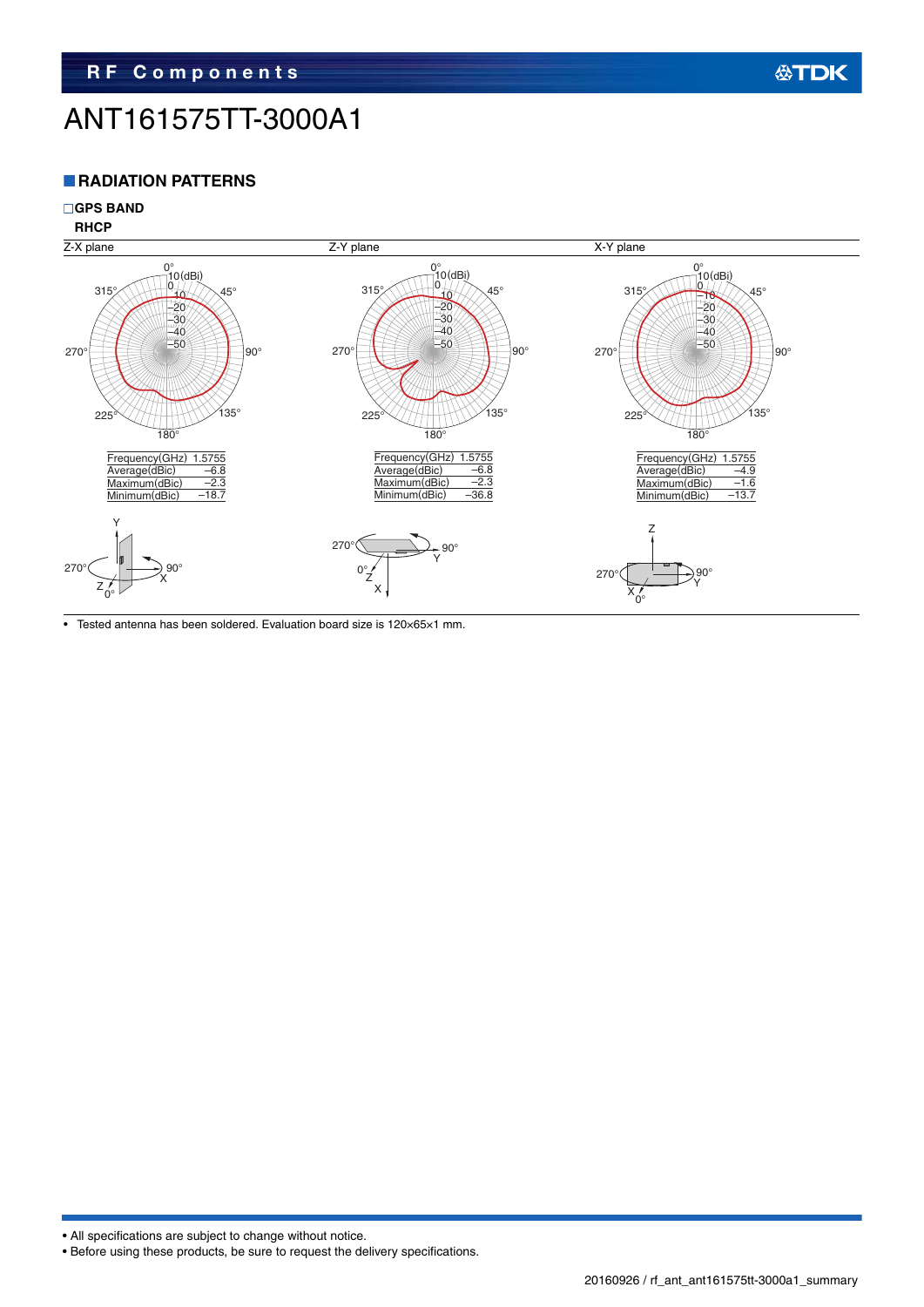#### **RADIATION PATTERNS**

#### **2.4GHz ISM BAND**



• Tested antenna has been soldered. Evaluation board size is 120×65×1 mm.

<sup>•</sup> Before using these products, be sure to request the delivery specifications.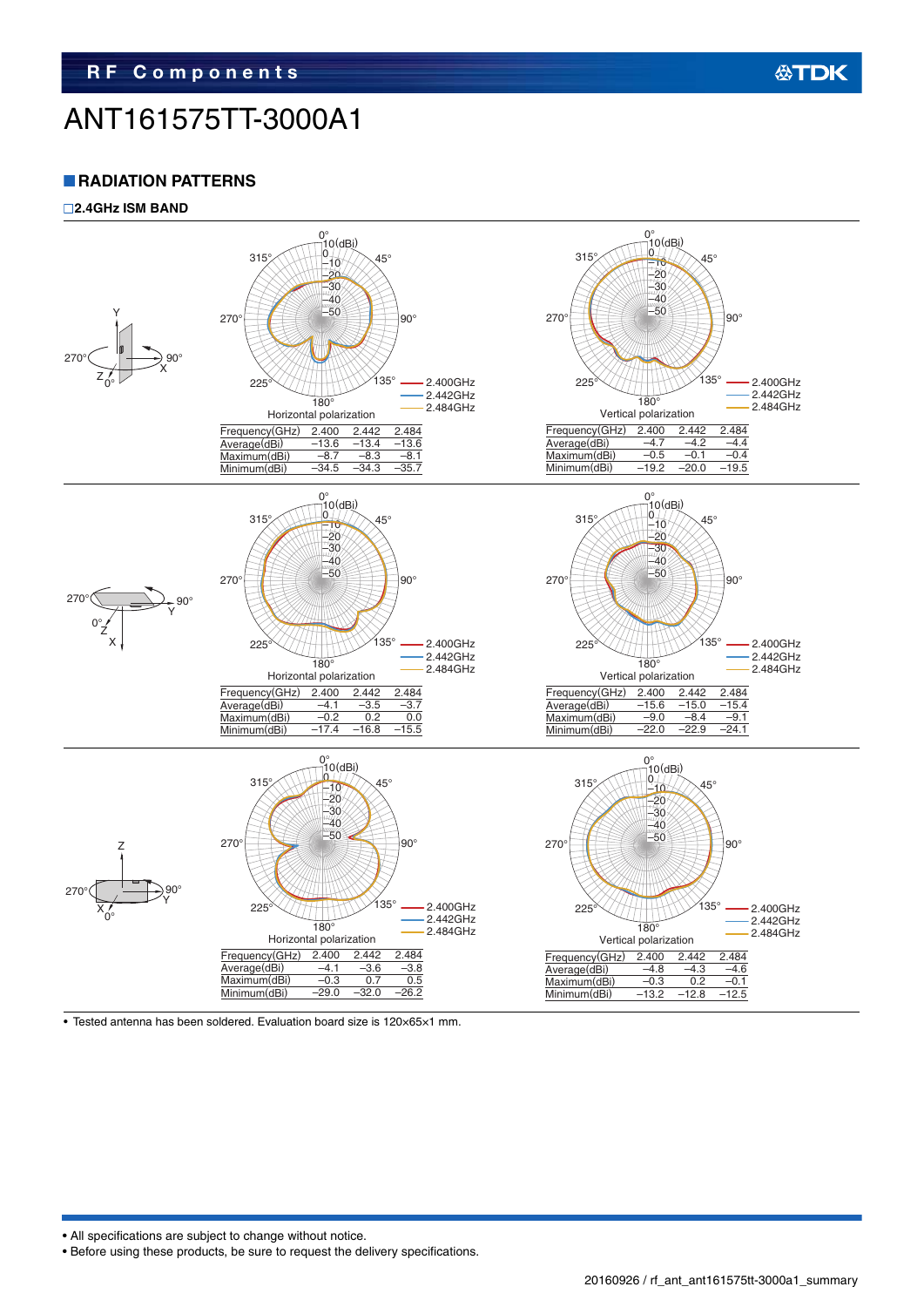### **RADIATION PATTERNS**

**5.5GHz BAND**



• Tested antenna has been soldered. Evaluation board size is 120×65×1 mm.

<sup>•</sup> Before using these products, be sure to request the delivery specifications.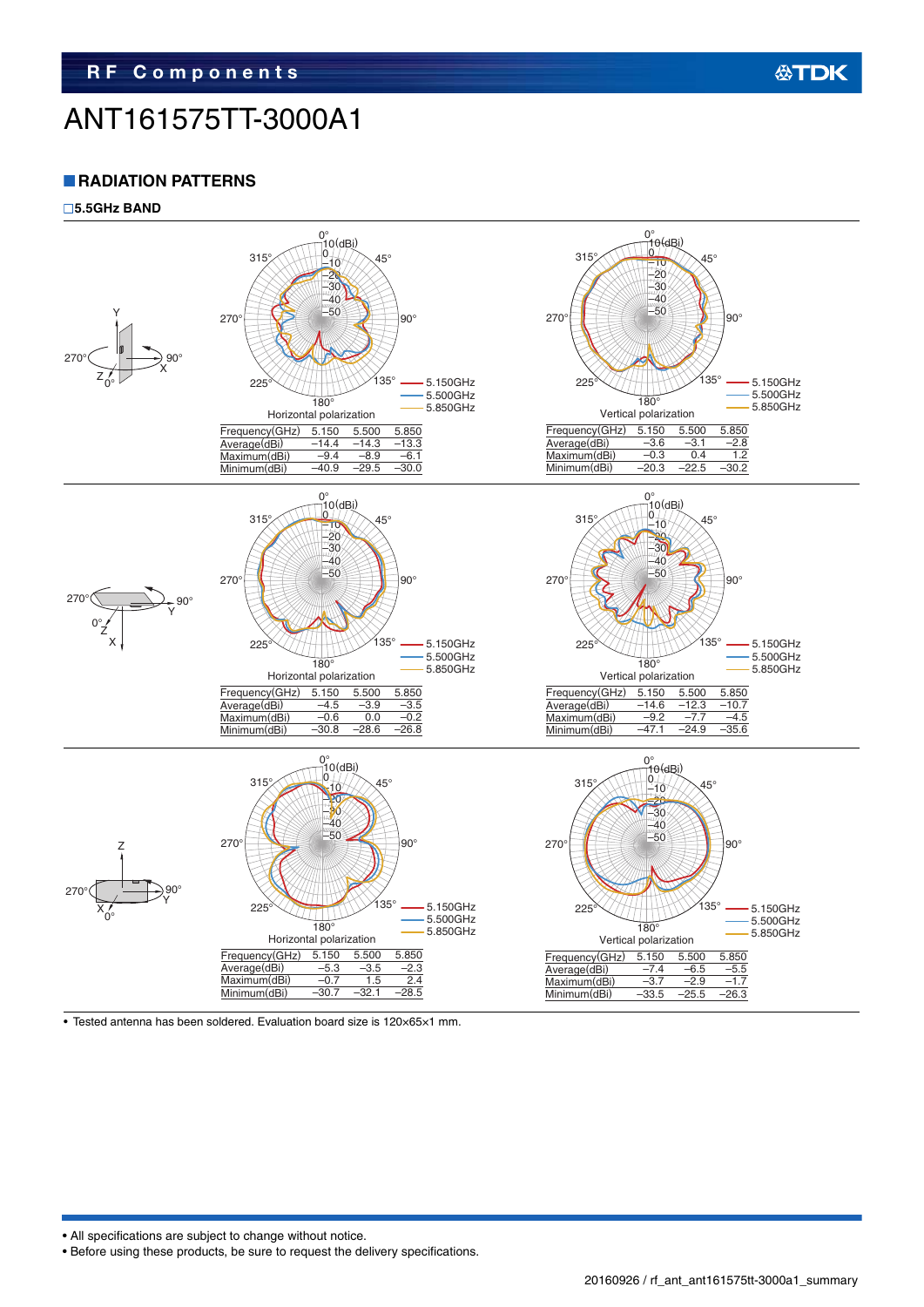### **RECOMMENDED REFLOW PROFILE**



t: Time

| <b>Soaking</b>  |                 |             | <b>Working</b>  |             | <b>Soldering Peak</b> |             |                      |
|-----------------|-----------------|-------------|-----------------|-------------|-----------------------|-------------|----------------------|
| Temp.           |                 | <b>Time</b> | Temp.           | <b>Time</b> | Temp.                 | <b>Time</b> | Temp.                |
| Ŧ4              | T2              |             |                 |             |                       |             |                      |
| $150^{\circ}$ C | $180^{\circ}$ C | 60 to 120s  | $230^{\circ}$ C | 30 to 60s   | 247 to 253°C          | within 10s  | $260^{\circ}$ C max. |

<sup>•</sup> Before using these products, be sure to request the delivery specifications.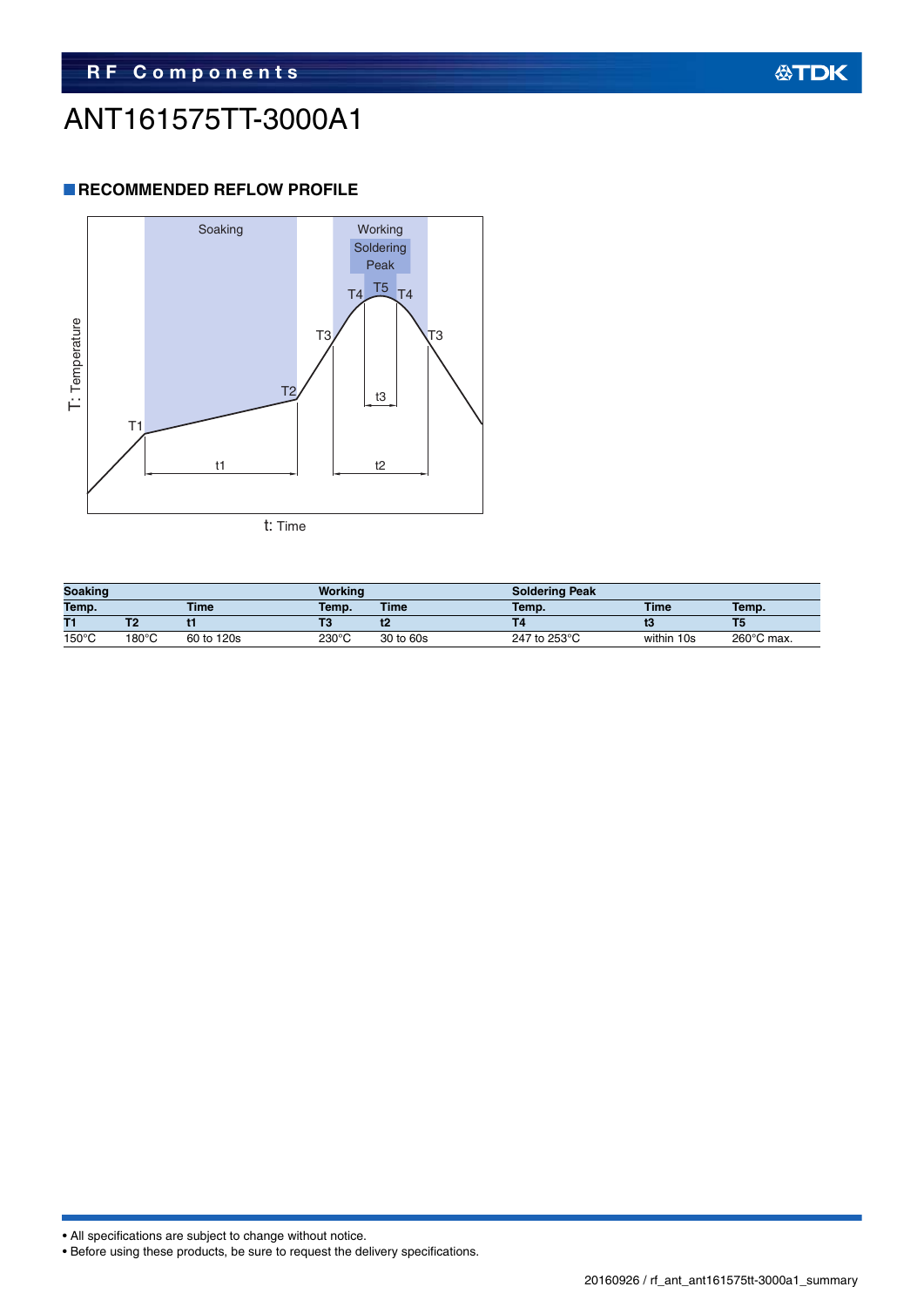### **PACKAGING STYLE**

#### **REEL DIMENSIONS**



Dimensions in mm

#### **TAPE DIMENSIONS**



| Dimensions in mm |              |               |                |            |               |                 |             |                           |                 |
|------------------|--------------|---------------|----------------|------------|---------------|-----------------|-------------|---------------------------|-----------------|
|                  |              |               |                | -          |               |                 |             |                           |                 |
| $0.97 + 0.05$    | $1.8 + 0.05$ | $8.0 \pm 0.2$ | $3.5 \pm 0.05$ | · 75±0.1∍، | $4.0 \pm 0.1$ | $12.0 \pm 0.05$ | $4.0 + 0.1$ | $1.5 + 0.1 - 010.55$ max. | $0.25 \pm 0.05$ |

### **PACKAGE QUANTITY**

| Standardpackage quantity |  |  |  |  |  |
|--------------------------|--|--|--|--|--|
| (pieces/reel)            |  |  |  |  |  |
| 4.000                    |  |  |  |  |  |

• All specifications are subject to change without notice.

• Before using these products, be sure to request the delivery specifications.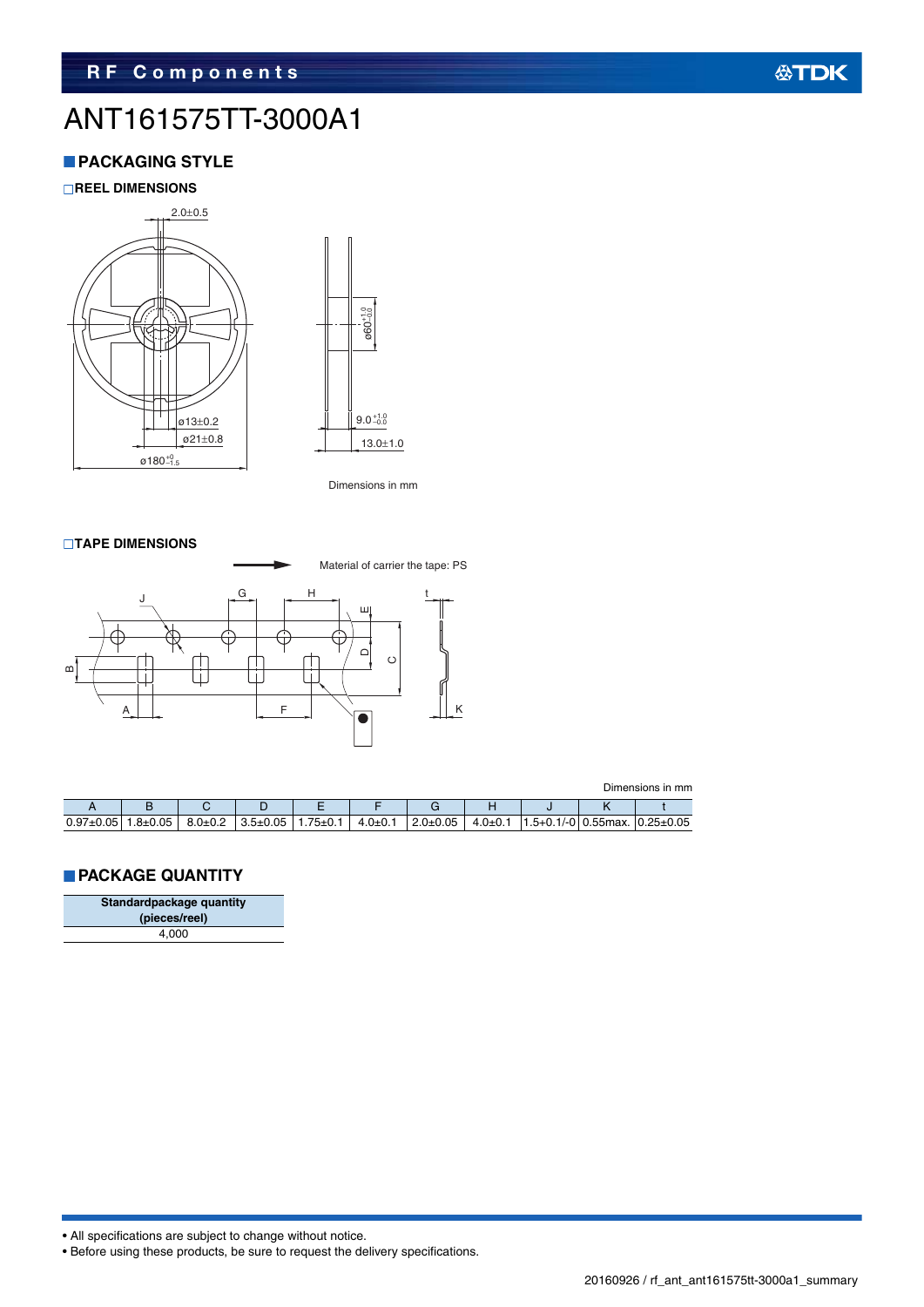### **REMINDERS FOR USING THESE PRODUCTS**

Before using these products, be sure to request the delivery specifications.

### **SAFETY REMINDERS**

Please pay sufficient attention to the warnings for safe designing when using these products.

### **REMINDERS**

The products listed on this catalog are intended for use in general electronic equipment (AV equipment, telecommunications equipment, home appliances, amusement equipment, computer equipment, personal equipment, office equipment, measurement equipment, industrial robots) under a normal operation and use condition.

The products are not designed or warranted to meet the requirements of the applications listed below, whose performance and/or quality require a more stringent level of safety or reliability, or whose failure, malfunction or trouble could cause serious damage to society, person or property.

Please understand that we are not responsible for any damage or liability caused by use of the products in any of the applications below or for any other use exceeding the range or conditions set forth in this catalog.

- (1) Aerospace/Aviation equipment
- (2) Transportation equipment (cars, electric trains, ships, etc.)
- (3) Medical equipment
- (4) Power-generation control equipment
- (5) Atomic energy-related equipment
- (6) Seabed equipment
- (7) Transportation control equipment
- (8) Public information-processing equipment
- (9) Military equipment
- (10) Electric heating apparatus, burning equipment
- (11) Disaster prevention/crime prevention equipment
- (12) Safety equipment
- (13) Other applications that are not considered general-purpose applications

When using this product in general-purpose applications, you are kindly requested to take into consideration securing protection circuit/ equipment or providing backup circuits, etc., to ensure higher safety.

<sup>•</sup> Before using these products, be sure to request the delivery specifications.